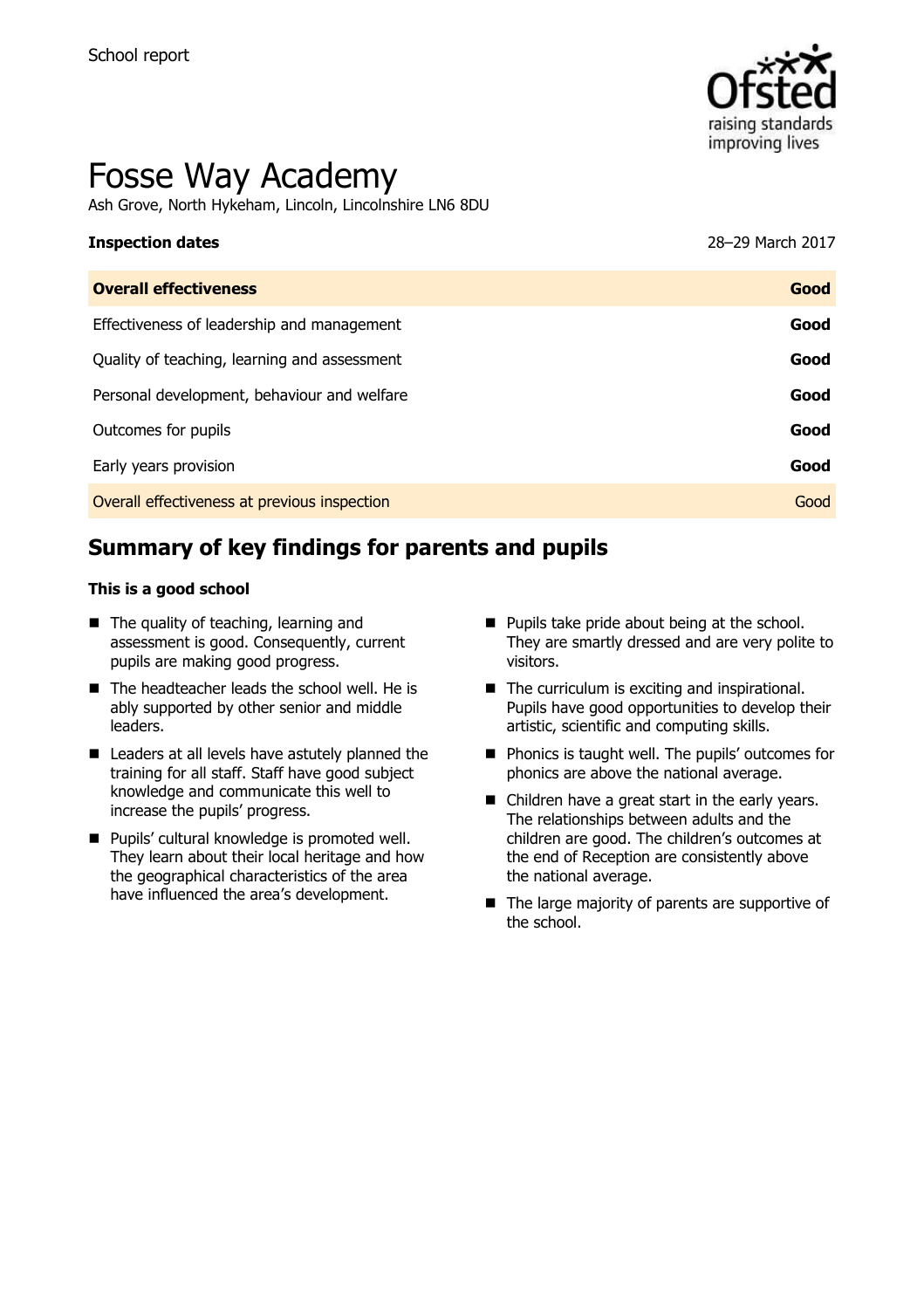

# **Full report**

### **What does the school need to do to improve further?**

- **Improve leadership and management by:** 
	- monitoring more closely the impact of the pupil premium funding for the middleand higher-attaining disadvantaged pupils to enable more disadvantaged pupils to achieve highly
	- embedding the more recent challenge and support provided by the governing body to raise standards.
- **IMPROVE THE 11 Improve teaching and learning to raise pupils' outcomes at the end of both key stages** 1 and 2 by:
	- ensuring that pupils have more opportunities to answer questions requiring inference skills to improve their reading comprehension skills.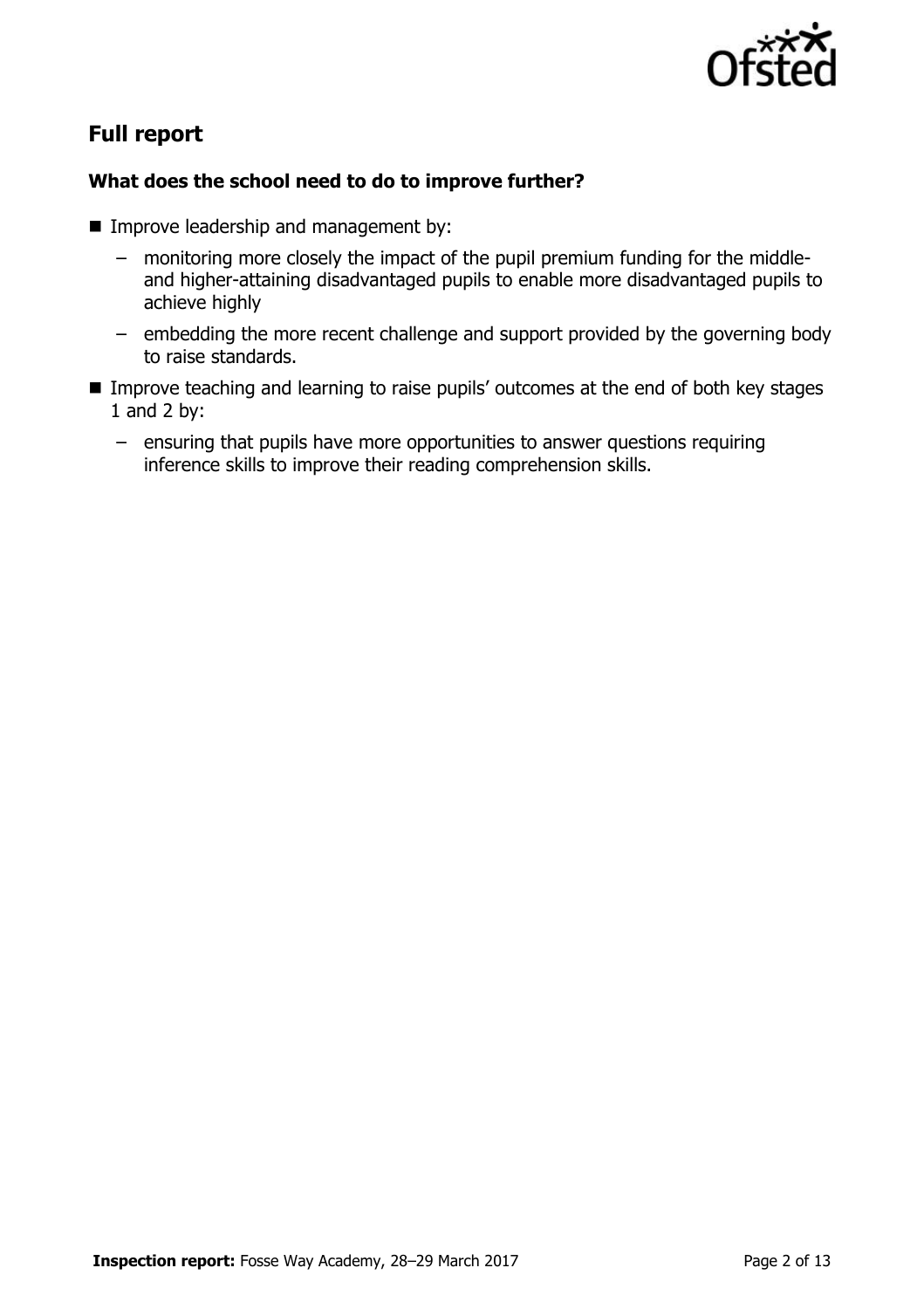

## **Inspection judgements**

#### **Effectiveness of leadership and management Good**

- The headteacher, ably assisted by the deputy headteacher, lead the school well. They know all the pupils well. They have a very good understanding of the requirements of the national curriculum and monitor the pupils' work closely. The current pupils in school are making good progress and are achieving well throughout the school.
- The subject leaders are very knowledgeable and lead their subjects well. The mathematics coordinator has planned extensive training to increase the staff's knowledge of reasoning. As a result, pupils are becoming very adept at mathematical reasoning and are developing a deep understanding of mathematics.
- The key stage leaders are highly committed to raising standards. They have a good oversight of pupils in their department and ensure that any pupils at risk of underachievement are provided with extra support to improve their performance quickly. The leader for Years 3 and 4 has recognised that some pupils underachieved at the end of Year 2 last year. These pupils are closely monitored and, through good teaching, are making accelerated progress.
- The curriculum is imaginative and enthuses pupils to learn. The school has invited artists into school to develop the pupils printing and life drawing skills. Older pupils have researched their family tree. They have produced their own films of historical events that their family members had been involved in. In the school grounds, there is a meadow area for pupils to study the natural habitat and to develop their scientific skills. Each pupil in key stage 2 has an iPad and pupils are highly skilled in using them for research and to record their work. The pupils are well prepared for the next stage of their education.
- Leaders motivate their staff through offering high-quality training to enhance their practice. The training is linked to the school improvement plan and ensures that everyone is focused on the right priorities to improve the pupils' outcomes, particularly in mathematics and reading. In addition, there is an expectation that teachers request training and support to improve their own performance. Staff morale is high and many talked positively of the professional development they have received this year, particularly in mathematics, to improve their practice.
- Leaders' monitoring is of high quality. All leaders contribute to the monitoring of staff and the support given to them. Teachers receive good-quality feedback to improve their practice further. Only good performance is rewarded through the appraisal process.
- The pupils' spiritual, moral, social and cultural development is good. The curriculum enables pupils to learn about their local cultural heritage. Pupils visit Lincoln to learn how the Romans invaded Britain and the influence they have had on the town's development. In addition, they grow crops in the school allotment as they learn about arable farming in Lincolnshire. Pupils cooperate well at school in their projects, for example running the school's radio station at lunchtimes. There are a range of extracurricular clubs, including choir, scrabble and science clubs, to promote the pupils' learning. The school is a cohesive place where learning is fun.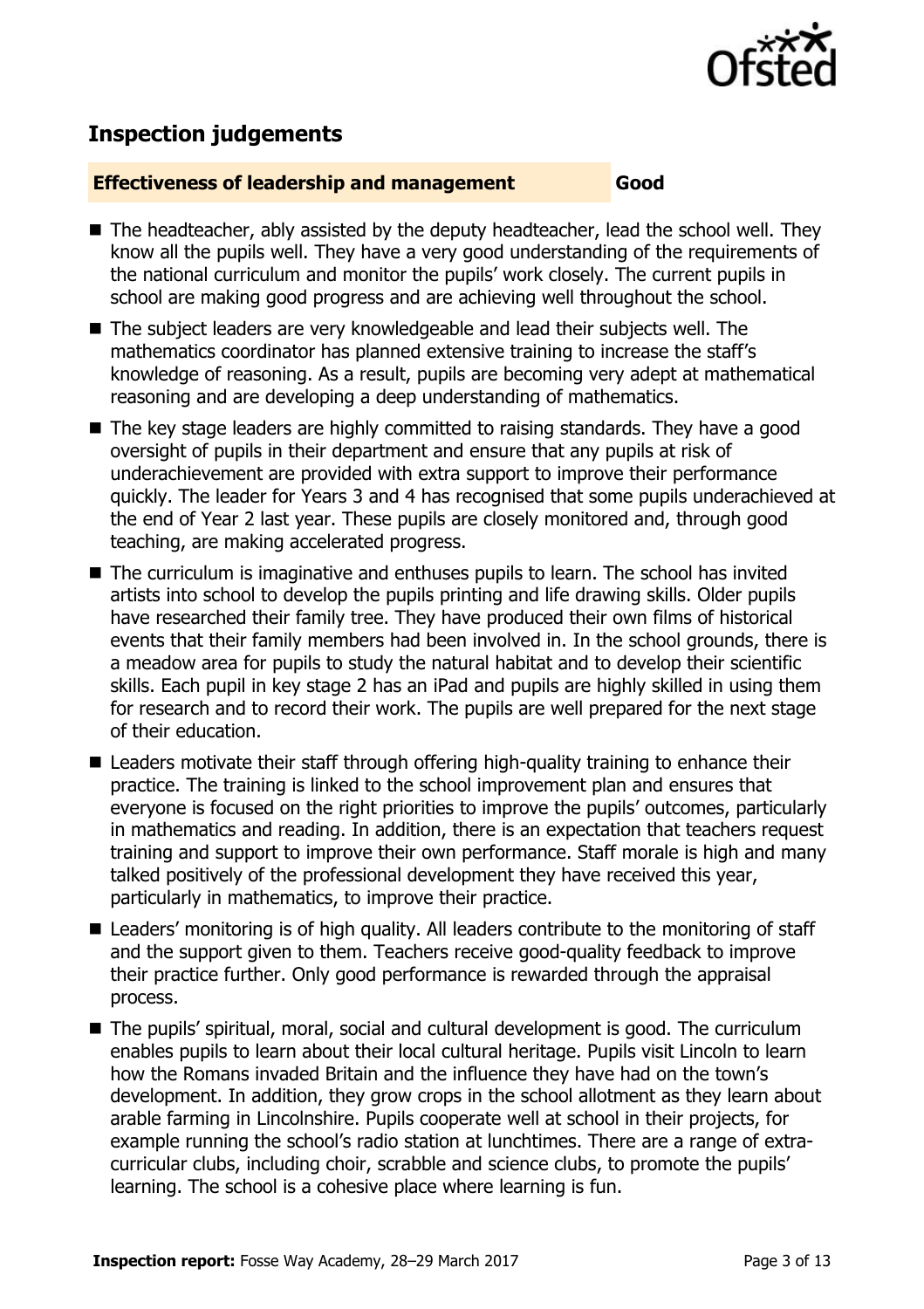

- The school promotes fundamental British values well. The pupils learn about democracy through voting for their school council representatives. Pupils take on roles, such as junior police cadet school officers and road safety officers, and link up with the police to deliver assemblies and inform pupils about the rule of law. The school has links with many leaders of different faiths to enable pupils to learn about different religions. The pupils are well prepared for life in modern Britain.
- Leaders use the pupil premium funding to employ a mixture of teachers and teaching assistants to provide one-to-one support, or small-group tuition, to accelerate the progress of disadvantaged pupils. This includes a breakfast club to support pupils' development of mathematics. The school ensures that disadvantaged pupils do not miss the same lesson each week if they are taking part in an intervention group. However, leaders do not regularly check the provision for the middle- and higherattaining disadvantaged pupils to see if it is meeting their needs. Not enough disadvantaged pupils achieved highly in the end of key stage outcomes in 2016. Nonetheless, most disadvantaged pupils are now making good progress.
- The special educational needs coordinator (SENCo) is highly skilled and knowledgeable. She works closely with the teachers to quickly identify any pupils who have potential learning difficulties, and to put in place detailed plans to improve the pupils' progress. The coordinator monitors the support given to all pupils who have special educational needs and/or disabilities to ensure that it is of high quality and meets the needs of the pupils. The funding for special educational needs is used very effectively.
- The school uses the primary physical education and sport funding well to improve the quality of teaching and to increase pupils' participation in sporting activities. The school employs sport coaches to deliver a variety of sports and teachers observe to improve their own knowledge. Arrangements are in place to support pupils who have special educational needs and/or disabilities to engage in physical activity. There are a range of after-school clubs, for example street dance, to promote pupils being active. The school checks that disadvantaged pupils are also participating in clubs.

#### **Governance of the school**

- $\blacksquare$  Members of the governing body are committed to ensuring that the school provides a rich curriculum. Governors attend whole-school events, including the recent parent evenings, to enable parents to access them. They have a good understanding of the strengths and weaknesses of the school.
- The governors compare the school's performance to that of other schools nationally. They are well aware of the need to improve the outcomes of pupils in reading and mathematics. They have checked with leaders about the professional development being provided to improve the quality of teaching in these areas.
- $\blacksquare$  More recently, the governors have questioned leaders about specific groups of pupils, including disadvantaged pupils, to check the current progress that they are making. These questions are very pertinent and are challenging leaders to raise standards. However, governors have not yet been able to follow up their questions in sufficient detail as this detailed scrutiny is a more recent development.
- The governors complete an annual audit of safeguarding procedures. They recommend improvements to leaders to ensure that procedures in school are as robust as they can be.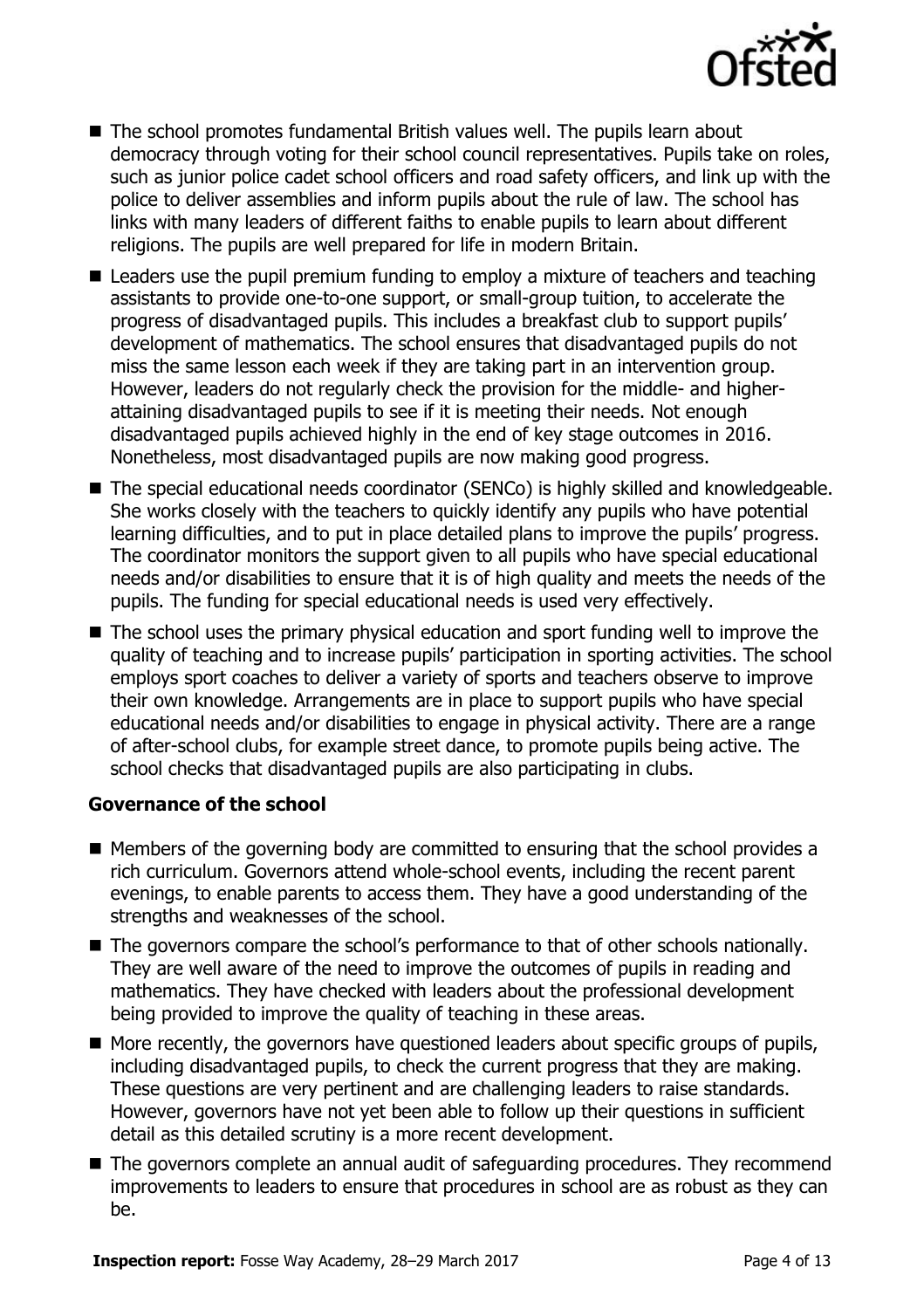

### **Safeguarding**

- The arrangements for safeguarding are effective.
- The school's safeguarding procedures are robust. The school takes swift action once a concern is raised. The school has good links with external agencies to support pupils and their families. The school's record-keeping of concerns is of high quality.
- The school ensures that its staff receive regular training. This has included training to promote e-safety for pupils and to fulfil their 'Prevent' duty, in order to help protect pupils who are potentially at risk of radicalisation and extremism.
- The school's recruitment procedures for new staff are rigorous. The school ensures that references are obtained before a person is interviewed, as well as carrying out all the other appropriate checks, before a new member of staff is allowed to start work.

#### **Quality of teaching, learning and assessment Good**

- The teachers have good subject knowledge, high expectations and assess pupils' skills and knowledge accurately to plan the next steps of learning. This is enabling current pupils throughout the school to make good progress from their starting points, particularly in mathematics. For example, in Year 6, pupils were required to solve problems involving number sequences to learn algebra. They were taught successfully to use mathematical vocabulary to explain their reasoning for the answers they gave.
- Throughout the school, teachers skilfully adapt their teaching to meet the needs of all pupils in mathematics to ensure that they understand and develop a deep understanding of mathematics. In Year 1, teachers provide pupils with challenges to prove or disprove mathematical statements to develop their reasoning skills. Teachers successfully use different strategies to explain mathematical concepts to enable pupils to understand the value of the numbers in their calculations.
- **Pupils are given the opportunity to experience a wide variety of different genres in** order to develop their writing skills, including newspaper reports, poetry and interviews. The pupils learn to create tension in their stories. One pupil in Year 4 wrote, 'The hairs on the back of my neck stood on end. It came closer and closer and subsequently jumped out of the water.'
- Teachers develop pupils' knowledge of human geography well. Pupils in Year 5 have researched the water infrastructure in Niger and how poor sanitation can affect people's health. They are able to use the technical vocabulary to explain their understanding of the problems associated with poor water supply. The pupils use their iPads efficiently to research their topics. However, they are acutely aware to put their research into their own words, because they say teachers would identify copied work.
- Pupils in Years 3 and 4 demonstrate good historical knowledge about the Roman invasion of Britain. Pupils used their knowledge well to think of why the Romans made their decision to invade Britain. Pupils have also written interviews of Roman soldiers and broadcast them on the school radio. In addition, the school has many historical resources on display which the pupils can handle. This further promotes their enjoyment of history.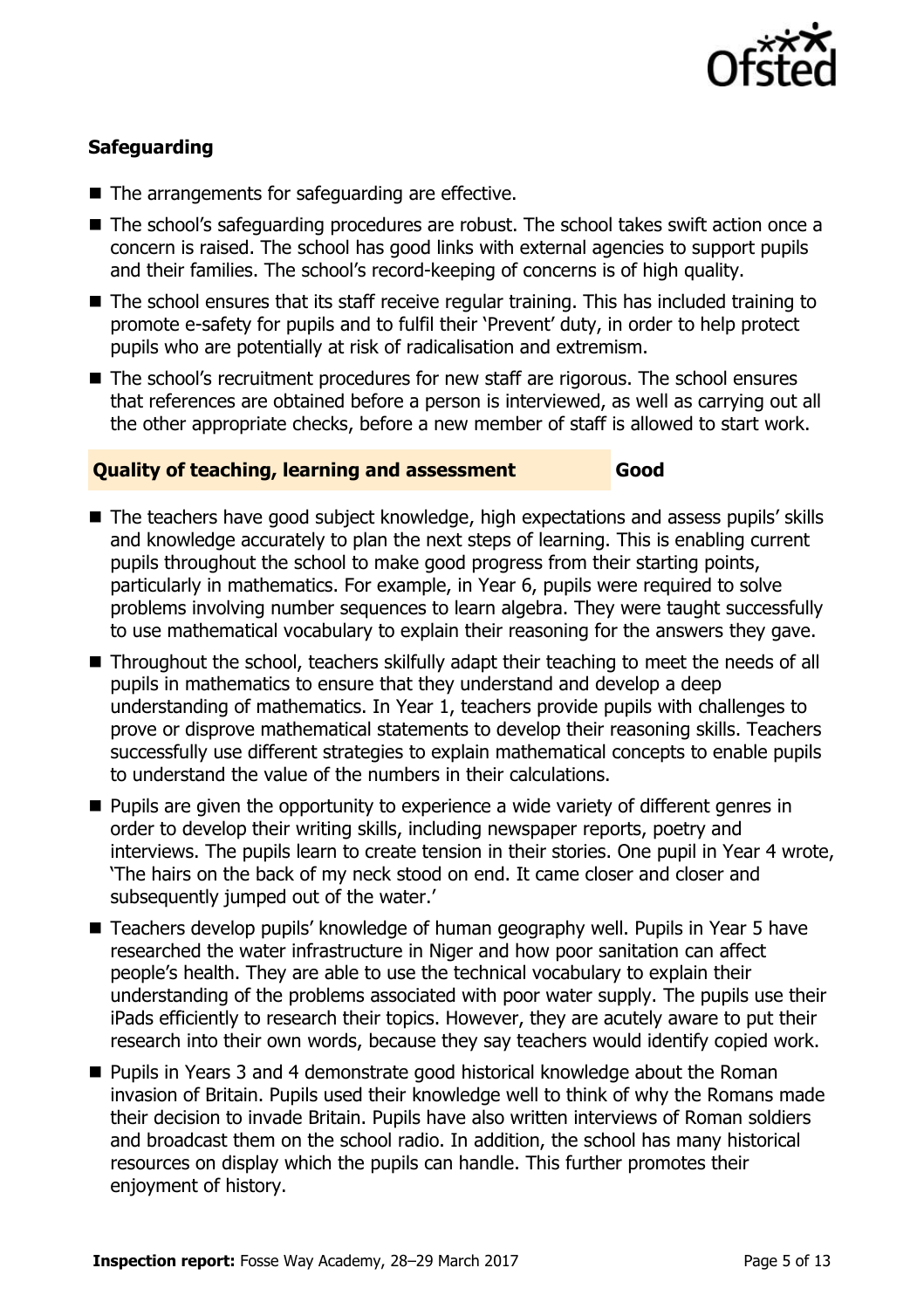

- Science is promoted well throughout the school. Pupils have had the opportunity to investigate how different liquids affect tooth decay. Older pupils have created water gardens to investigate the best conditions to grow cress. Pupils are taught the correct scientific vocabulary and understand fair testing.
- Pupils' artwork is of a high standard. There are many examples of pupils' drawings, paintings and model making around school. The Year 2 pupils have used pastels and watercolours effectively to paint pictures of the Maasai warriors as part of their Africa topic.
- The quality of teaching of singing is of a high standard. Excellent teacher knowledge results in pupils singing enthusiastically, demonstrating good diction and tone.
- Teachers have promoted a love of reading. Pupils fundraised and chose new books for their class libraries. Most pupils are very fluent readers and read regularly at home. Teachers regularly check to find out how often pupils are reading at home. Although pupils are answering reading comprehension questions, both verbally and written, they are not being given enough opportunities to develop their inference skills.

#### **Personal development, behaviour and welfare Good**

#### **Personal development and welfare**

- The school's work to promote pupils' personal development and welfare is good.
- $\blacksquare$  The pupils are articulate and relish the many positions of responsibility that are provided. These include pupils being carbon ambassadors or digital leaders. Older pupils are reading buddies for younger pupils, to promote an enjoyment of reading. Pupils are proud of the positions they hold.
- $\blacksquare$  In the classrooms, pupils work well together. They share their work and suggest improvements to each other. There are good relationships between adults and pupils. Teachers use humour well to engage pupils in their learning. There is a good level of respect shown to adults by the pupils.
- $\blacksquare$  Most pupils do present their work neatly. However, there is a significant minority of pupils who do not always present their work as neatly as they should. On occasions, pupils do not always use rulers when it is appropriate to do so or label their diagrams accurately.
- The school promotes effectively the pupils' physical well-being through providing a range of extra-curricular sporting activities, including separate girls' and boys' football clubs. The bike hub has been used to promote cycling and the school takes part in cycling competitions with other local schools.
- **Pupils said bullying does happen but it is rare. They added that they are confident that** if it did happen, the adults in school would resolve it quickly. The school records show only a few incidents of bullying and the school staff remain vigilant to ensure that incidents of bullying are not repeated.
- The pupils demonstrate a good understanding of staving safe when online.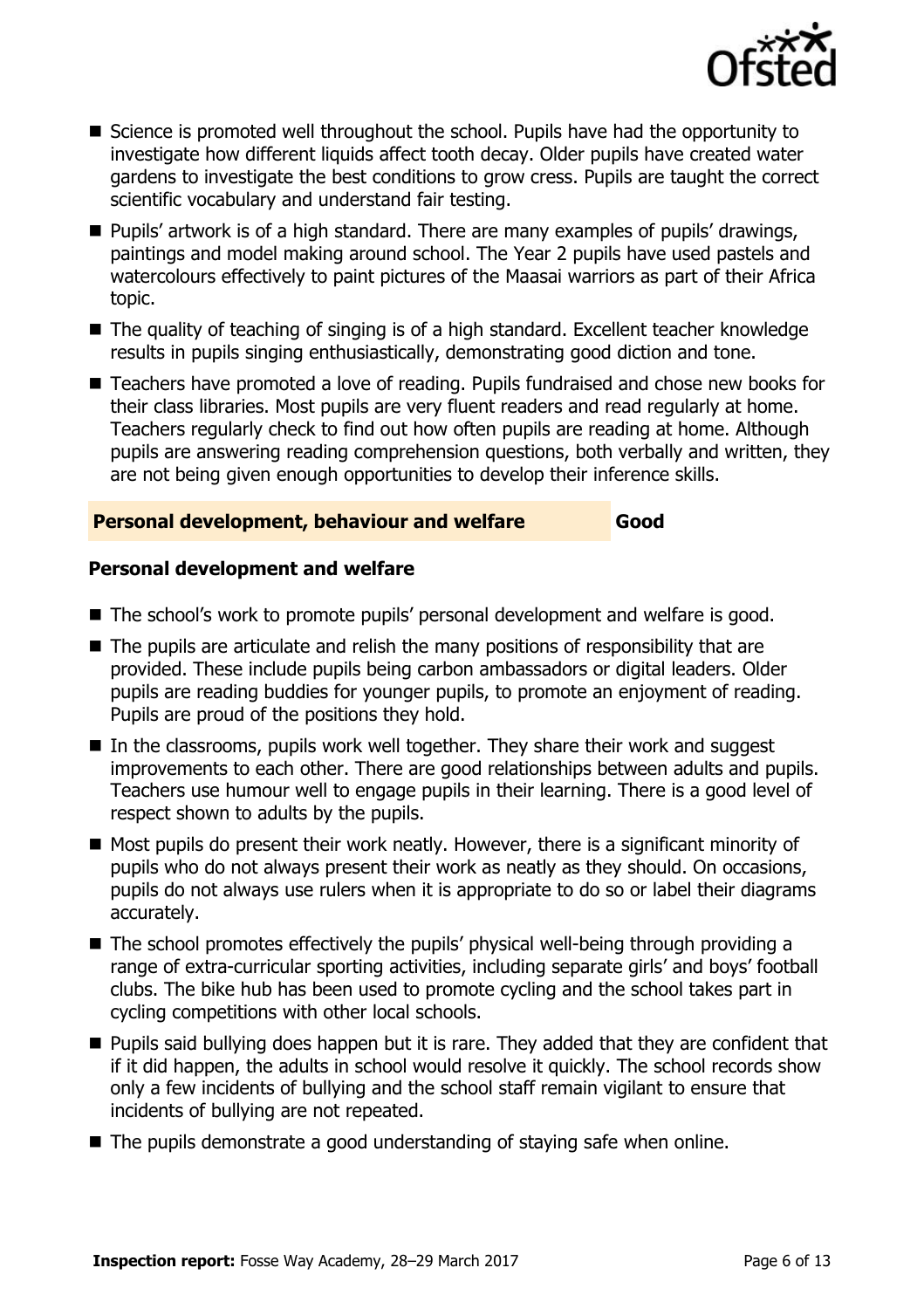

#### **Behaviour**

- The behaviour of pupils is good.
- Pupils' conduct around the school is good. Pupils walk in the corridors and behave well in the playground.
- At breaktimes, the older pupils organise games for the younger pupils to enjoy. The pupils are active and play cooperatively. Pupils respond quickly to the whistle which signals the end of breaktimes, reflecting the high expectations for behaviour.
- In classes, the vast majority of pupils are fully focused on their learning. The school's records show very few incidents of poor behaviour.
- **Pupils' attendance is high overall. Historically, the proportion of disadvantaged pupils** who have been persistently absent has been too high. The school has worked closely with the education welfare officer to improve pupils' attendance. Consequently, more recently, the attendance of disadvantaged pupils has improved greatly.

#### **Outcomes for pupils Good**

- The current progress of all groups of pupils in all year groups is much stronger than it has been since the school's previous inspection. Previously, the pupils have not made sufficient progress in reading and mathematics by the end of key stage 2. However, the current pupils' written and mathematical work is of a good standard and demonstrates good progress since the start of the academic year. Most pupils are working at age-related expectations. The school's monitoring of the quality of teaching and the tracking information of pupils' progress also reflects this positive picture.
- The pupils' ability to reason and problem solve in mathematics is good. The regular opportunities that are given to pupils to enhance their mathematical skills has enabled many to make strong progress and achieve highly. The proportion of pupils in Year 6 who are working to a high standard is higher than last year's national average.
- The proportion of pupils who are working to a high standard in reading is higher in most current year groups than was achieved by all pupils nationally last year. Pupils read fluently but are not always demonstrating a good understanding of inference in their written answers to reading comprehension questions.
- Scrutiny of pupils' written work shows that pupils throughout the school can organise their writing into paragraphs and use a range of punctuation well to demarcate their sentences. Pupils are becoming adept at editing and improving their own work, particularly using more ambitious vocabulary. In 2016, the proportion of pupils who achieved the expected level or higher in writing at the end of key stage 2 was above the national average.
- Pupils are taught phonics well. They use their knowledge of sounds well to read unknown words. Books are well matched to the pupils' reading abilities to enable them to grow in confidence and make good progress with their reading. The proportions of pupils who achieved the expected standard in the phonics check have been consistently above the national averages for the past three years. The proportion of disadvantaged pupils who achieved the required standard in the phonics check in 2016 was above the average for other pupils nationally.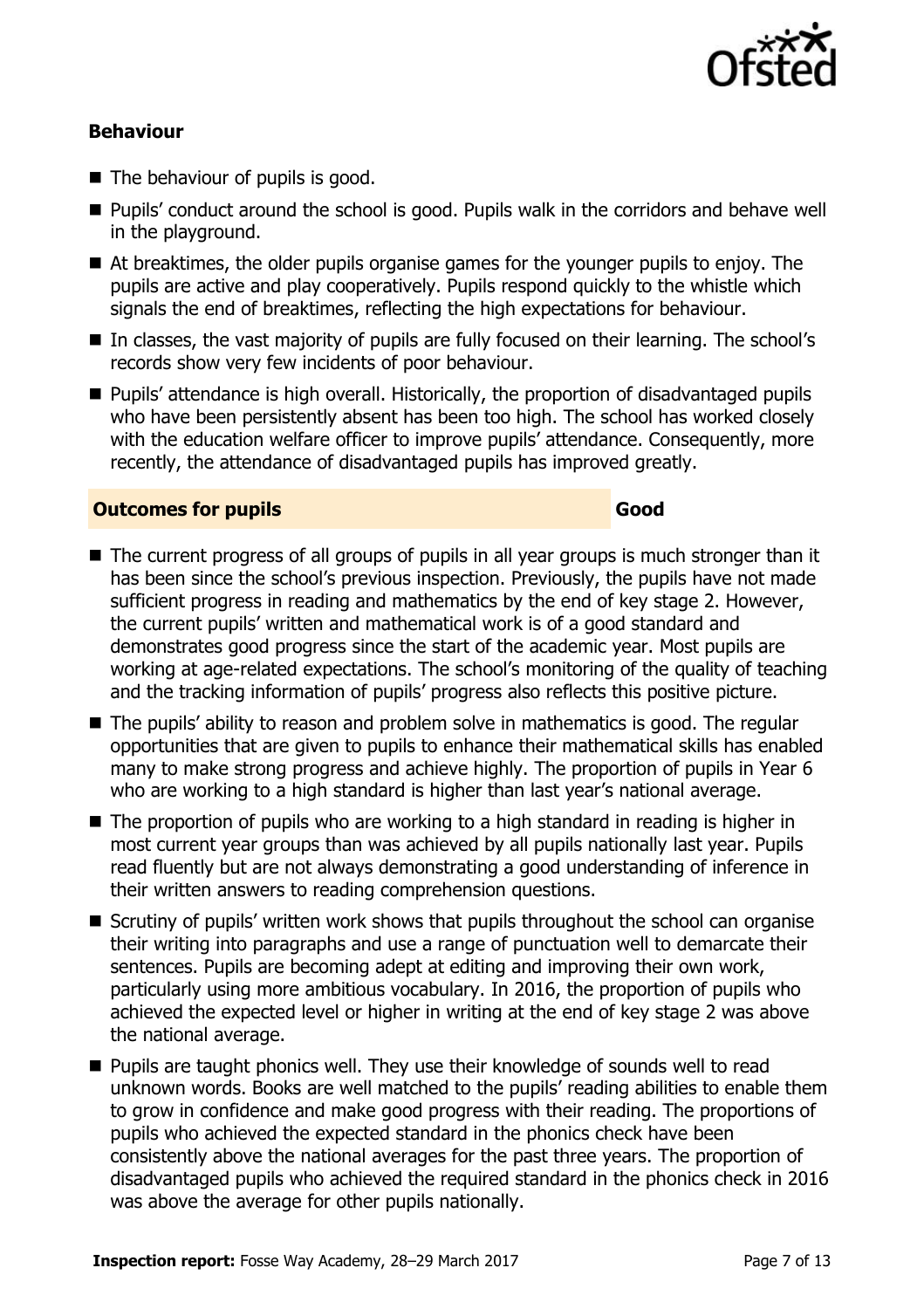

- The progress made by disadvantaged pupils between key stages 1 and 2 in 2016 in reading, writing and mathematics was broadly average. However, very few disadvantaged pupils achieved highly at the end of both key stages 1 and 2 in 2016.
- Pupils who have special educational needs and/or disabilities are making good progress from their starting points. The needs of the pupils are assessed and carefully planned targets and teaching strategies are put in place to accelerate their progress. As a result, this group of pupils are making good progress from their starting points.
- $\blacksquare$  In 2016, pupils did not make sufficient progress by the time they reached the end of Year 2. However, scrutiny of current pupils' work in key stage 1 shows that pupils are making good progress overall, and doing particularly well in Year 1.

#### **Early years provision Good Good**

- The relationships between adults and children are very positive and the children thrive. Adults use the children's ideas and skilfully question the children to develop their learning. For example, children in the Nursery wanted to add powder paints to a puddle outside. The adult allowed them and asked the children to predict what new colours would be made. The children grew in confidence to complete the task.
- Children have a great start in the Nursery. They soon become independent learners. Children butter their own crackers and independently put on their wellingtons and waterproofs when required. Children learn to be safe. They ride the tricycles safely and are careful using scissors. The children are well prepared to start in the Reception Year.
- In the Reception Year, children continue to progress well. The children develop a love of books. They use their phonics well to read the words and enjoy telling each other what the stories are about. The most able are challenged well in mathematics. Children were using tape measures to measure each other for the fitting of a ball gown or suit for the fairy tale ball. The children concentrate well on their learning and their behaviour is very positive.
- The links with parents and carers are strong. Each Wednesday, parents are invited into the school to participate in activities with the children. Parents speak highly of this arrangement. This gives an opportunity for the school staff to suggest ideas for further learning at home. At parents' evening, teachers gave out packs to parents to support their learning at home. Parents also have access to classroom blogs to see what their child has been learning at school.
- The leadership in the early years is good. The Nursery and Reception staff meet to moderate children's work to ensure consistency of expectations. The assessments at the end of the Nursery are used to inform the planning in the Reception classes. Equally, there are good links between the Reception and Year 1 teachers. Teachers ensure that the curriculum enthuses the children by incorporating children's own ideas to inspire them to learn in both key stages. The floor books used in both year groups capture the children's views about their learning well. The children are well prepared for Year 1.
- The early years leader works closely with the school's SENCo to identify any children who may require extra support. Leaders use the expertise of external agencies and put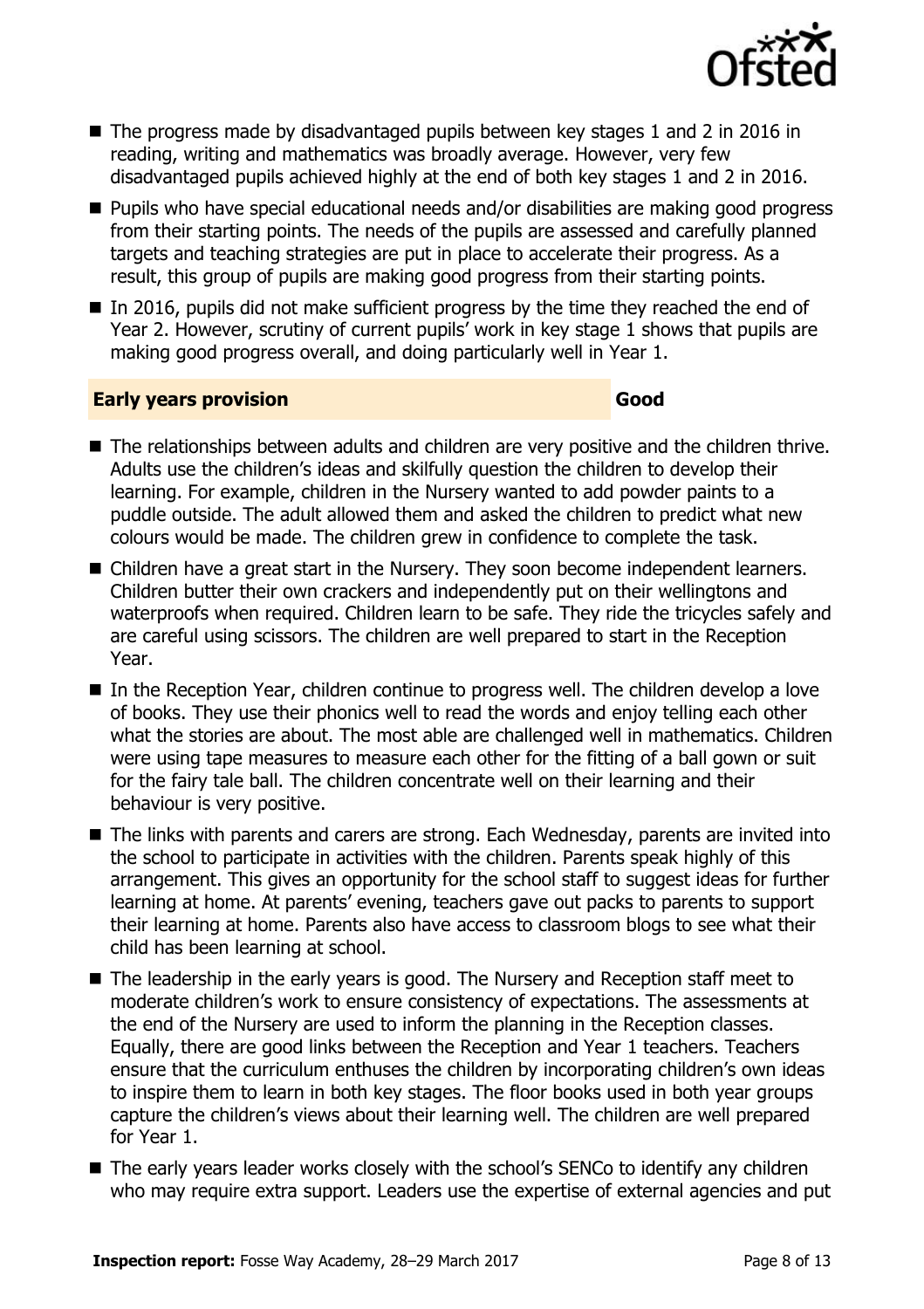

in programmes to support the children' speech and language development when required.

- The school uses the early years pupil premium funding well to support disadvantaged children. The school has employed extra staff to support the children's social skills. The proportion of disadvantaged children who achieved a good level of development in 2016 was above the national average for other groups of children.
- The children make good progress in the Nursery and in the Reception Year from their starting points. Consequently, the proportion of children who reach a good level of development is consistently above the national average.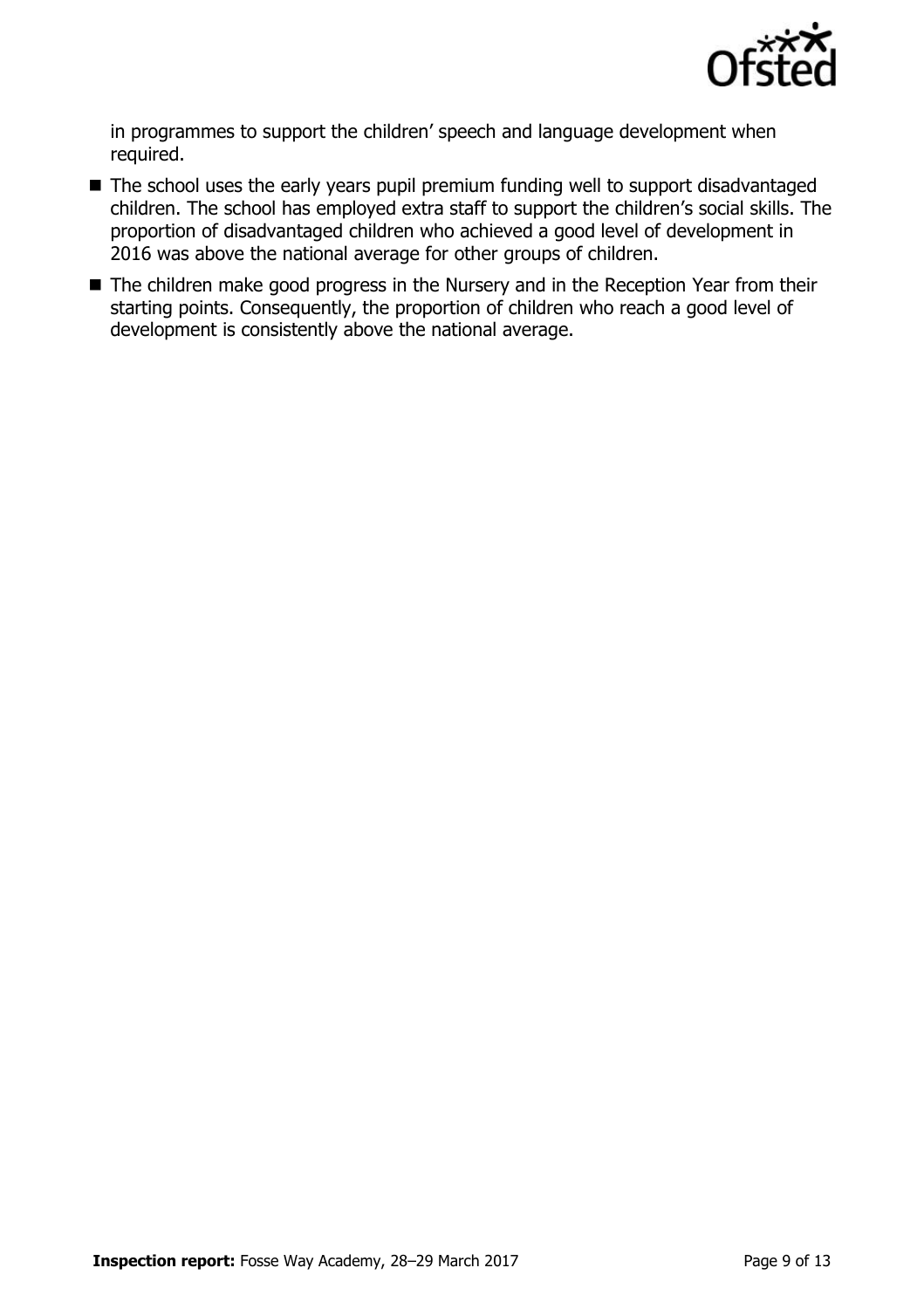

# **School details**

| Unique reference number | 136790       |
|-------------------------|--------------|
| Local authority         | Lincolnshire |
| Inspection number       | 10023206     |

This inspection was carried out under section 8 of the Education Act 2005. The inspection was also deemed a section 5 inspection under the same Act.

| Type of school                      | Primary                     |
|-------------------------------------|-----------------------------|
| School category                     | Academy converter           |
| Age range of pupils                 | 3 to 11                     |
| <b>Gender of pupils</b>             | Mixed                       |
| Number of pupils on the school roll | 577                         |
| Appropriate authority               | The governing body          |
| Chair                               | Helen Pennington            |
| <b>Headteacher</b>                  | <b>Robert Cowling</b>       |
| Telephone number                    | 01522 682020                |
| Website                             | www.fosse-way-academy.org   |
| <b>Email address</b>                | admin@fosse-way-academy.org |
| Date of previous inspection         | 13-14 June 2013             |

#### **Information about this school**

- The school meets requirements on the publication of specified information on its website.
- The school complies with Department for Education guidance on what academies should publish.
- $\blacksquare$  This is a larger than average-sized primary school.
- The proportion of pupils for whom the pupil premium provides support is below the national average.
- Most pupils are White British.
- The proportion of pupils who have special educational needs and/or disabilities is below the national average.
- The proportion of pupils who have an education, health and care plan or a statement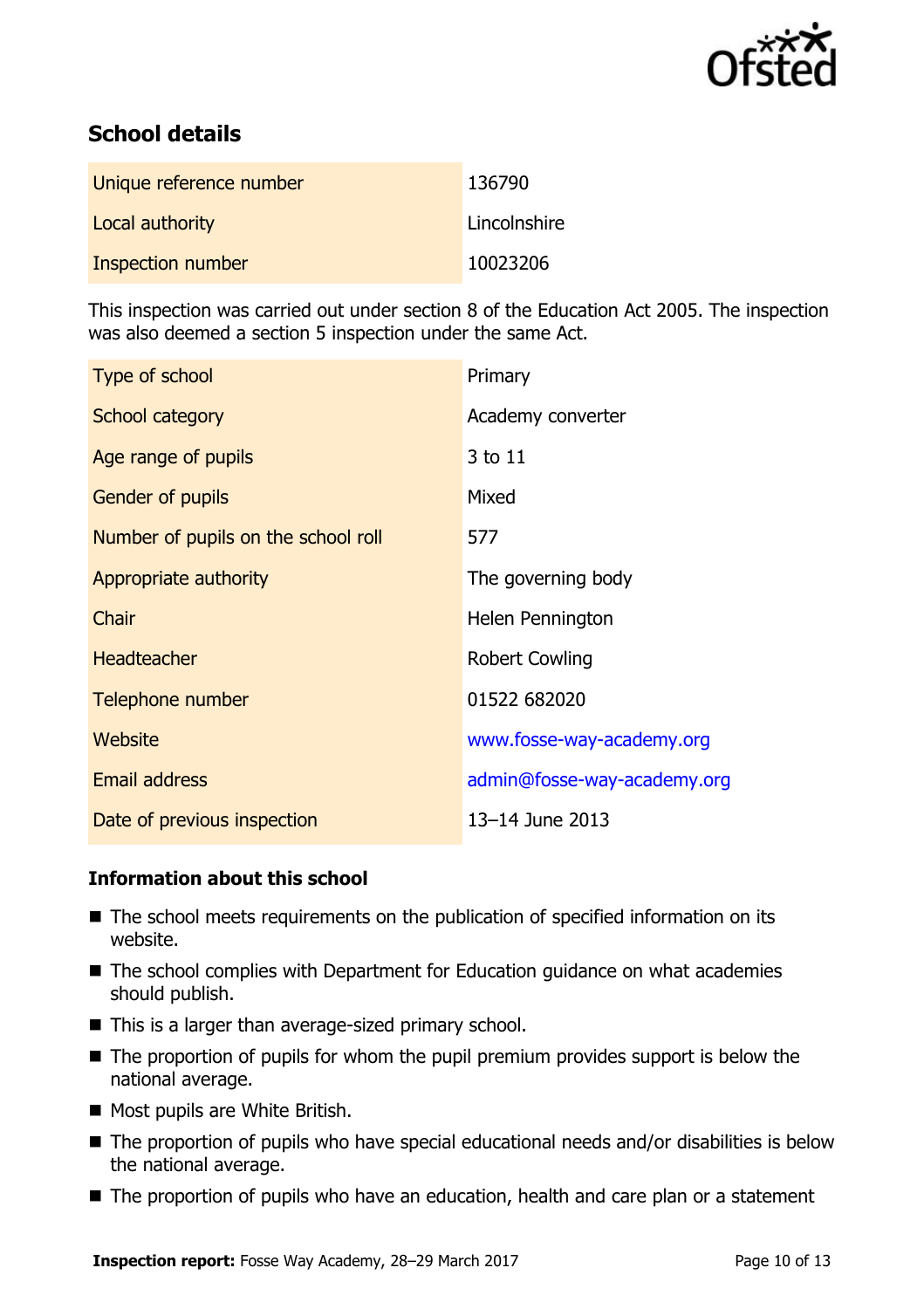

for their special educational needs and/or disabilities is below the national average.

■ The school meets the government's current floor standard, which set the minimum expectations for pupils' attainment and progress in reading, writing and mathematics.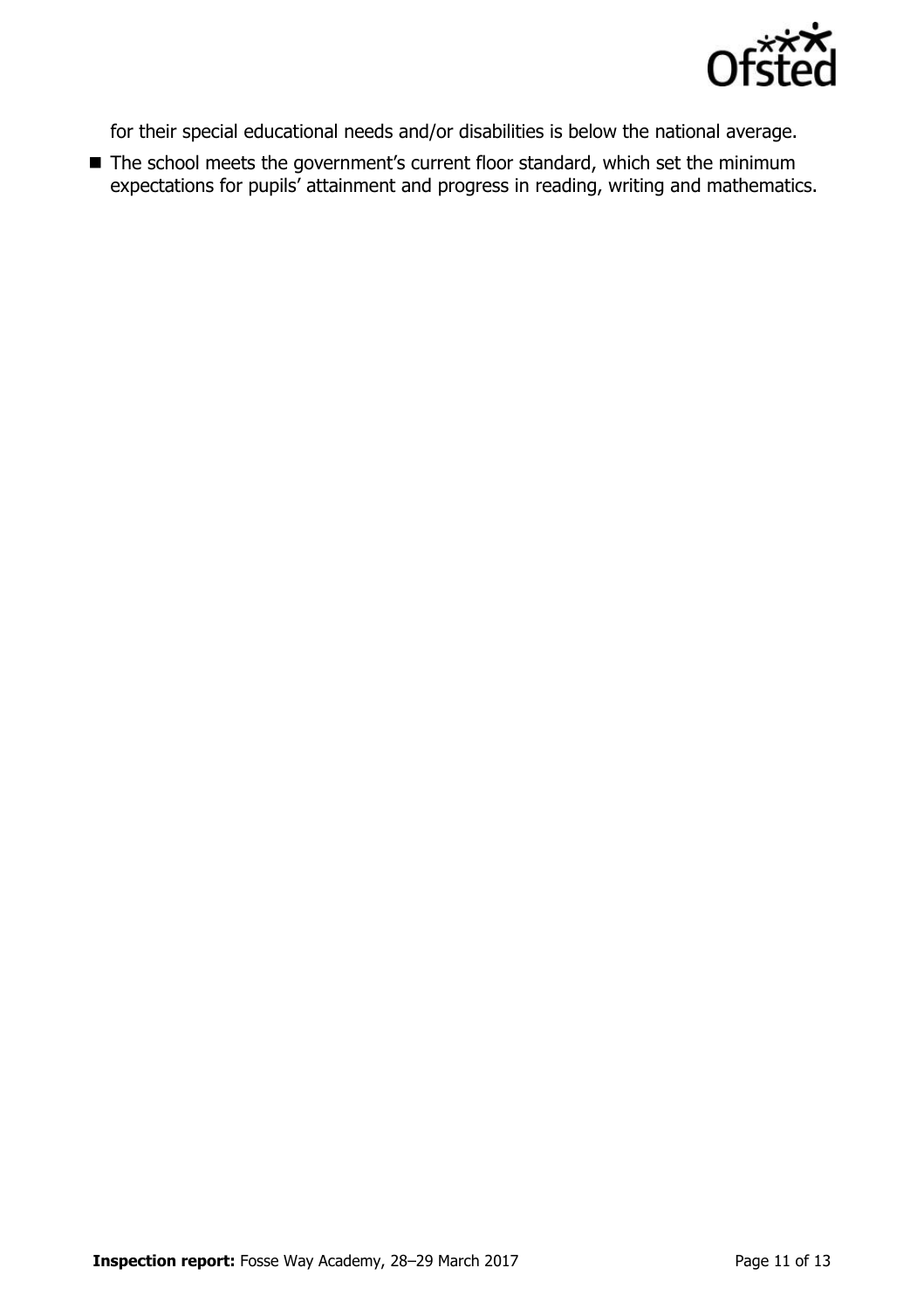

# **Information about this inspection**

- The inspectors observed lessons, some jointly with the headteacher.
- The inspectors looked at pupils' work covering a range of subjects.
- Meetings were held with senior leaders, and the leaders of English, mathematics, physical education and the early years, the SENCo and two members from the governing body, including the chair of governors.
- $\blacksquare$  The inspectors spoke informally to parents at the start of the school day. The inspectors also considered the 106 responses to the online Ofsted questionnaire, Parent View, and the 82 responses to the free-text service to parents.
- The inspectors also considered the questionnaires completed by 44 members of the school staff.
- $\blacksquare$  The inspectors spoke to a group of pupils from key stages 1 and 2, listened to pupils read and observed the pupils at breaktime and in assembly.
- The inspectors looked at a range of documentation, including the school's selfevaluation, the school improvement plan, the reading and mathematics action plans, minutes of meetings of the governing body, the headteacher's reports to the governing body, the school's most recent information on pupils' achievement, and information relating to safeguarding, behaviour and attendance.

#### **Inspection team**

| Martin Finch, lead inspector | Her Majesty's Inspector |
|------------------------------|-------------------------|
| <b>Heather Hawkes</b>        | Ofsted Inspector        |
| Jane Green                   | Ofsted Inspector        |
| <b>Karen Slack</b>           | Ofsted Inspector        |
| <b>Damien Turrell</b>        | Ofsted Inspector        |